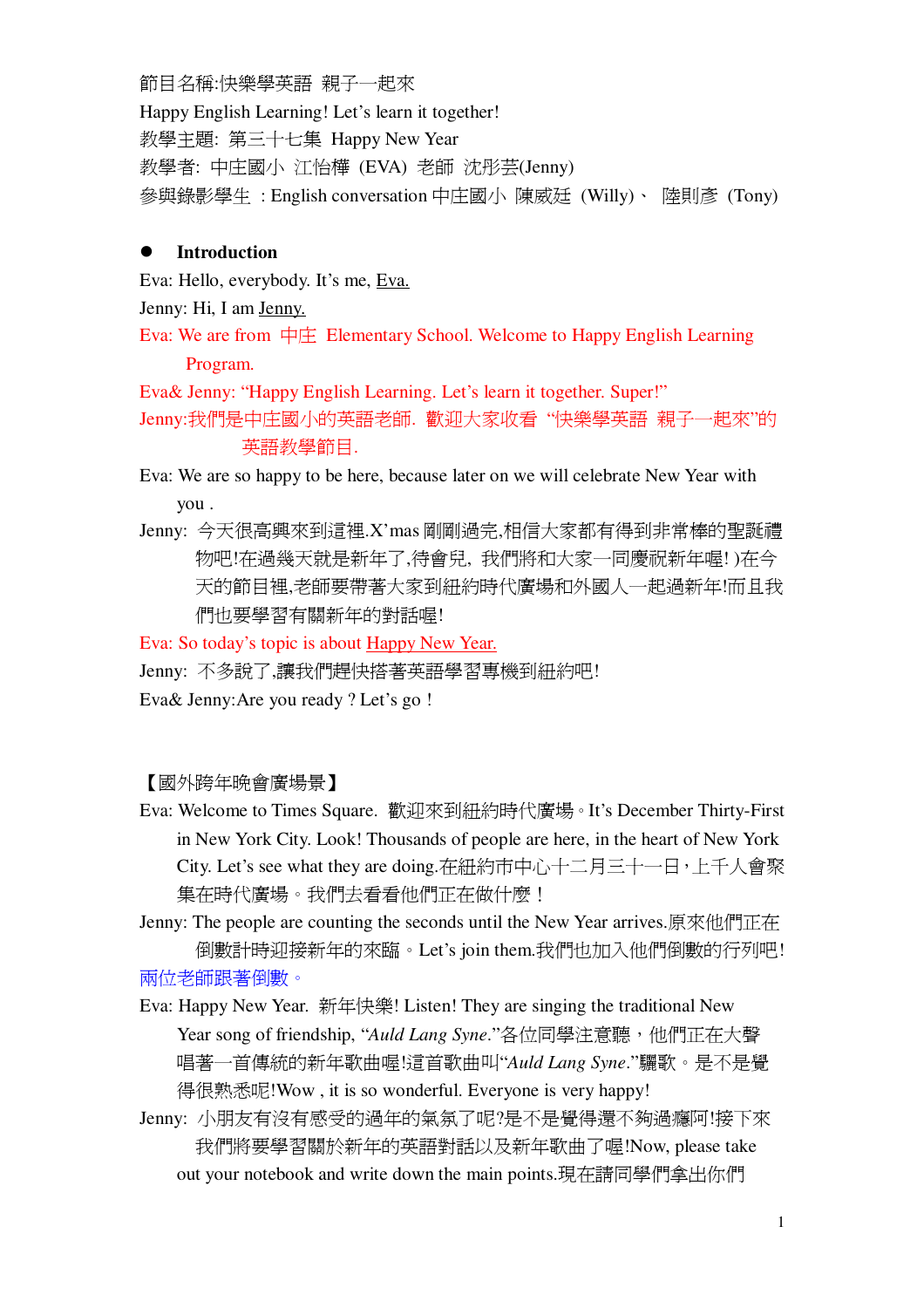- Part A-English Conversation 【時代廣場背景】
- Willy: I can't believe that this year is almost finished.
- Tony: Time really flies when you're busy.
- Willy: Have you made any resolutions for the coming year?
- Tony: Just one. I've made a resolution to study English everyday.
- Willy: Wow, you are a diligent student.
- Tony: Thanks. How about you?
- Willy: Well, I will watch the Happy English Learning Program everyday.
- Tony: Hey, people are counting down the seconds . Let's join them.
- $T & W$ : ten, nine, eight, seven, six, five, four, three, two, one
	- Happy New Year, Tony. (相互擁抱)

Willy: Tony, let's sing New Year song "Auld Lang Syne" together. Tony: Okay

#### Part B- 句子教學 (煙火爲背景)

- Eva: 同學們,你們有聽清楚剛剛的對話了嗎? Now, let me teach you the usage of the sentences. 現在讓我們一起來學習剛剛的對話.
- Jenny: 等會我們的句子都會唸兩次,希望各位同學們可以跟著我們一塊大聲練習 喔!Here we go!
- Eva: I can't believe that this year is almost finished.我不敢相信今年就快要結束 了!
- Jenny: 當小朋友想要表達對事物的發生感到無法置信時,我們就可以說 I can't believe it.我不敢相信,或是如同我們剛剛所聽到的句子 I can't believe that this year is almost finished. 在 I can't believe 後加上 that 的子句 來表示對什麼事物感到訝異不能相信。相反的把 can't 拿掉就是肯定句表 示相信。
- Eva: Time really flies when you're busy. 當你忙起來啊,時間總是咻~(加上動 作)匆匆飛浙。
- Jenny: time really flies 是句英文的慣用語,用來表達時間過的非常的快速。同 學們不妨把這句慣用語記憶起來 time really flies, 在日常生活用語或是書寫 作文方面都可以用的到喔!
- Eva: Have you made any resolutions for the coming year?你有新年新希望嗎?
- Jenny: 新年新希望 New Year's resolutions,不用 Hope 或 Wish,而用 resolution 來表現想要在新的年度要具體完成的計劃;而 Hope 及 Wish 僅能表祈願。
- Eva: Just one. I've made a resolution to study English everyday.只有一個耶!我 希望我能天天都要讀美語
- Jenny: 下決心要做什麼事, 就要說 Make a resolution to . 記得 to 後面要 接原形動詞喔!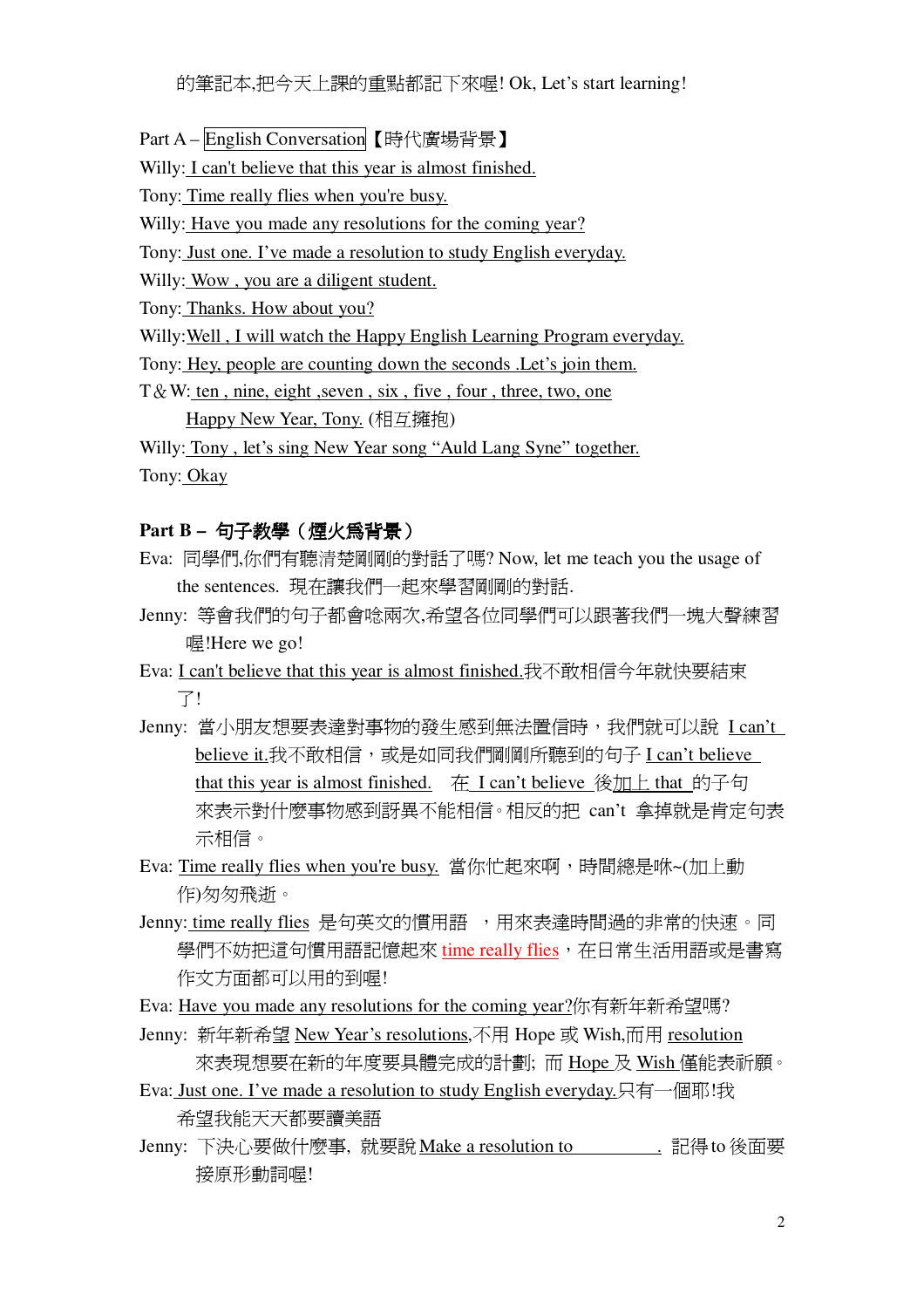Eva: diligent 是勤奮勤勉的意思。例如我們要形容她是個勤勉用功的學生就可以 這樣說.She is a diligent student. She is diligent in her work.

Jenny: Thanks. How about you?謝謝。那你呢?

Eva: 詢問別人對事情的看法或是意見時我們可用 How about you?

- Jenny: Well, I will watch the Happy English Learning Program everyday.  $\pm \pm \pm \frac{1}{2}$ 要每天收看快樂學英語的英語教學節目。
- Eva: 相信各位同學都知道看雷視的英語怎麼說吧!Very good !答對了,就是 Watch TV, 所以收看電視節目就要說 watch TV programs
- Jenny: 那小朋友老師問你們喔!"我每天收看快樂學英語",怎麼說呢? 嗯,你們剛 剛一定都有很專心聽喔!沒錯就是這樣說:

I watch the Happy EnglishLearning Program everyday.

Eva: Hey, people are counting down the seconds .Let's join them. 人們開始倒數 計時渦新年了喔!我們加入他們倒數的行列。

Jenny: count 計算、數.Count down 就是倒數計時了。人們在送舊年迎新 年的最後一分鐘會開始倒數剩下的秒數進備迎接新年的到來。join 是指和某人一起做同樣的事或是和某人作伴。例如 Eva, we are playing basketball , come join us!

Eva: Happy New Year! 新年快樂!

- Jenny: 新的一年到來, 人們會互相祝福, People hug and kiss, and wish each other "Happy New Year"人們也會互相擁抱親吻來祝福對方!. Tony, let's sing New Year song "Auld Lang Syne" together. Tony 我們一起來唱新年的歌 曲"Auld Lang Syne" 往昔 。
- Eva: 'Auld Lang Syne" 是一首傳統的新年歌曲, 人們會唱這首歌曲來緬懷舊的一 ڣ,ཚڣࠐΖNow , let's practice one more time.

【 重播 English Conversation 一次 】

# **Part C - 新年歌曲"Auld Lane Syne 驪歌"教唱【過新年的背景】**

Eva: 我們聽完及練習了剛剛的對話後有沒有記下來呢?你們還記得在對話裡, 有聽見一首歌曲嗎?嗯,沒有錯這首歌曲就是"驪歌", 在國外新年時,許多人 都會大聲唱出這首歌來緬懷過去舊的一年,並期許美好的來年。讓我們先 來欣賞這首歌曲。

Should auld acquaintance be forgot,

And never brought to mind?

Should auld acquaintance be forgot,

And days of auld lang syne

Chorus:

For auld lang syne, my friends, For auld lang syne, We'll take a cup of kindness yet.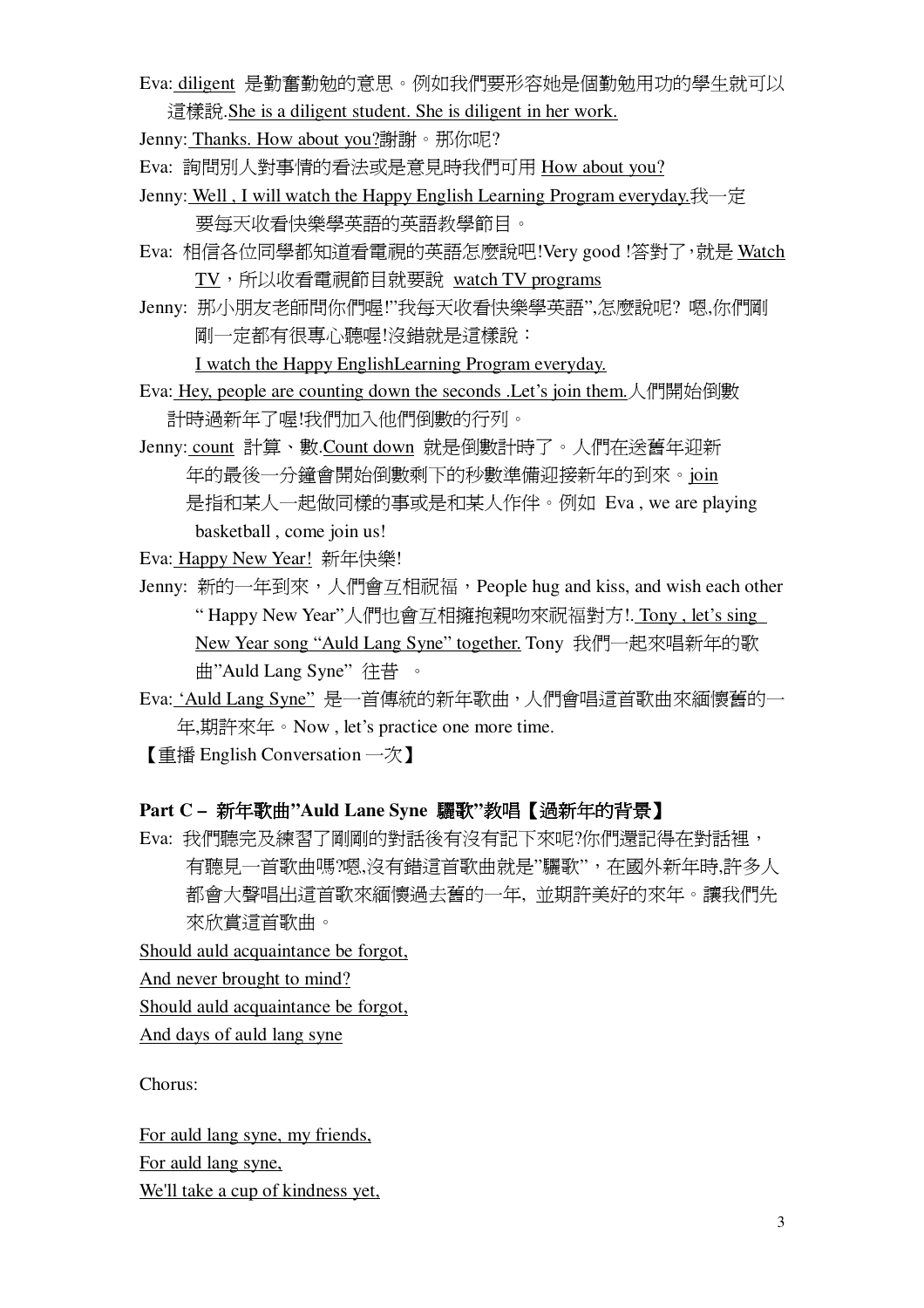For auld lang syne.

# 【過新年的背景】

- Eva: 剛剛大家聽到的這首 Auld Lang Syne 是蘇格蘭傳統的民謠, auld lang syne 就如同英語中的 old long since 即是往日的時光,往昔的意思。現在於英語系 國家中,每年新年午夜的鐘聲響起那一刻,就會聽見從跨年的地點、電視、 雷台, 傳來民眾大聲歡唱或是播放這首歌曲
- Jenny: 在台灣,我們對這首歌曲也並不陌生,常在畢業典禮上或是離別的場合中 可以聽見 Auld Lang Syne。現在 Eva 和 Jenny 老師將要爲你們解釋這首 歌的含意,並且要教大家怎麼唱喔!
- Eva: Vocabulary 在學歌曲前,我們要把這首歌的單字介紹給各位同學, I will read every word twice .Repeat after me ,please.等會老師將會把單字唸兩次,聰明的 同學們聽見老師說 Your turn 同時也在螢幕上看見 Your turn 時就表示換你們 大聲唸出來喔!Let's learn together!

Jenny: should 應該, Your turn auld 等於英文中的 old 老的、舊的, Your turn acquaintance 熟識的人, Your turn be forgot 被潰忘, Your turn never 從不、永不,Your turn

Eva: brought to mind 想起, 是 bring to mind 的過去式 Your turn auld lang syne 往日的時光, Your turn take a cup of 喝一杯, Your turn

kindness 友好的行為, Your turn

vet 終會,總有一天, Your turn

Wow, you've done a good job.剛剛同學們都唸的非常好喔!

Jenny: 現在我們就來看每句歌詞到底在敘述怎樣的內容呢?

Eva: Should auld acquaintance be forgot. 難道真要忘了所有的舊識,

And never brought to mind? 從此再也不回想嗎?

Jenny: Should auld acquaintance be forgot, 難道真要忘了所有的舊識,

And days of auld lang syne. 還有往日的美好時光。

- Eva: For auld lang syne, my friends, 令人懷念的往日時光阿, 我的朋友, For auld lang syne. 令人懷念的往日時光阿
- Jenny: We'll take a cup of kindness yet, 我們將會再續杯情誼

For auld lang syne. 為讓人懷念的往日時光

Eva: Now, please sing along with us!我們現在一塊大聲歌唱吧!

【重播歌曲一次】

# Part D - Revision 總複習(過新年背景)

Eva: All right, children. Do you like today's topic? Now, let's review today's conversations first. 同學們喜歡今天的主題嗎?相信你們都學到了有關新年 的一些對話及歌曲了,現在就讓我們先複習今天的對話吧!